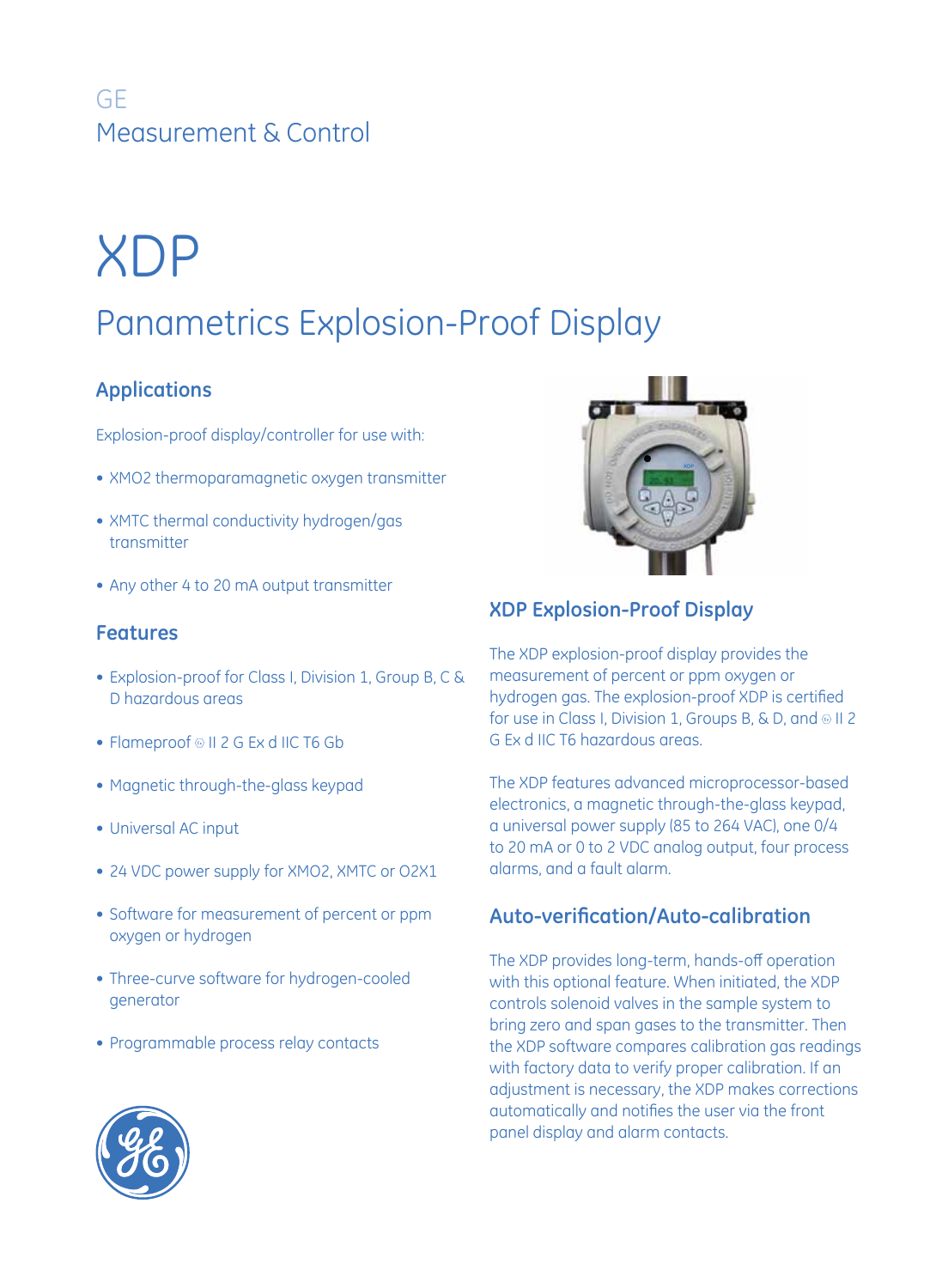## XDP Specifications

## **Functional**

#### **Analog Output**

Linearized isolated 4 to 20 mA, 0 to 20 mA or NAMUR user-selectable, field-programmable output for any range from 0 to 100 percent or 0 to 10,000 ppm.

#### **Input Power**

85 to 264 VAC, 47 to 63 Hz, 40 W

## **Fuse**

1.25 A

### **Analog Input**

4 to 20 mA

#### **Output Power Supply** 24 VDC ±2 VDC at 1.2 Amp

#### **Ambient Temperature Range** 14°F to 140°F (–10°C to 60°C)

## **Keypad**

Magnetic, through the glass, six keys

#### **Display**

Four-line, backlit liquid crystal display

## **Display Accuracy**

±0.25% of full scale

#### **Relay Outputs**

- Contact ratings: 2 A, 28 VDC, SPDT
- Programmable as fail-safe or nonfail-safe



XDP dimensions in inches (mm)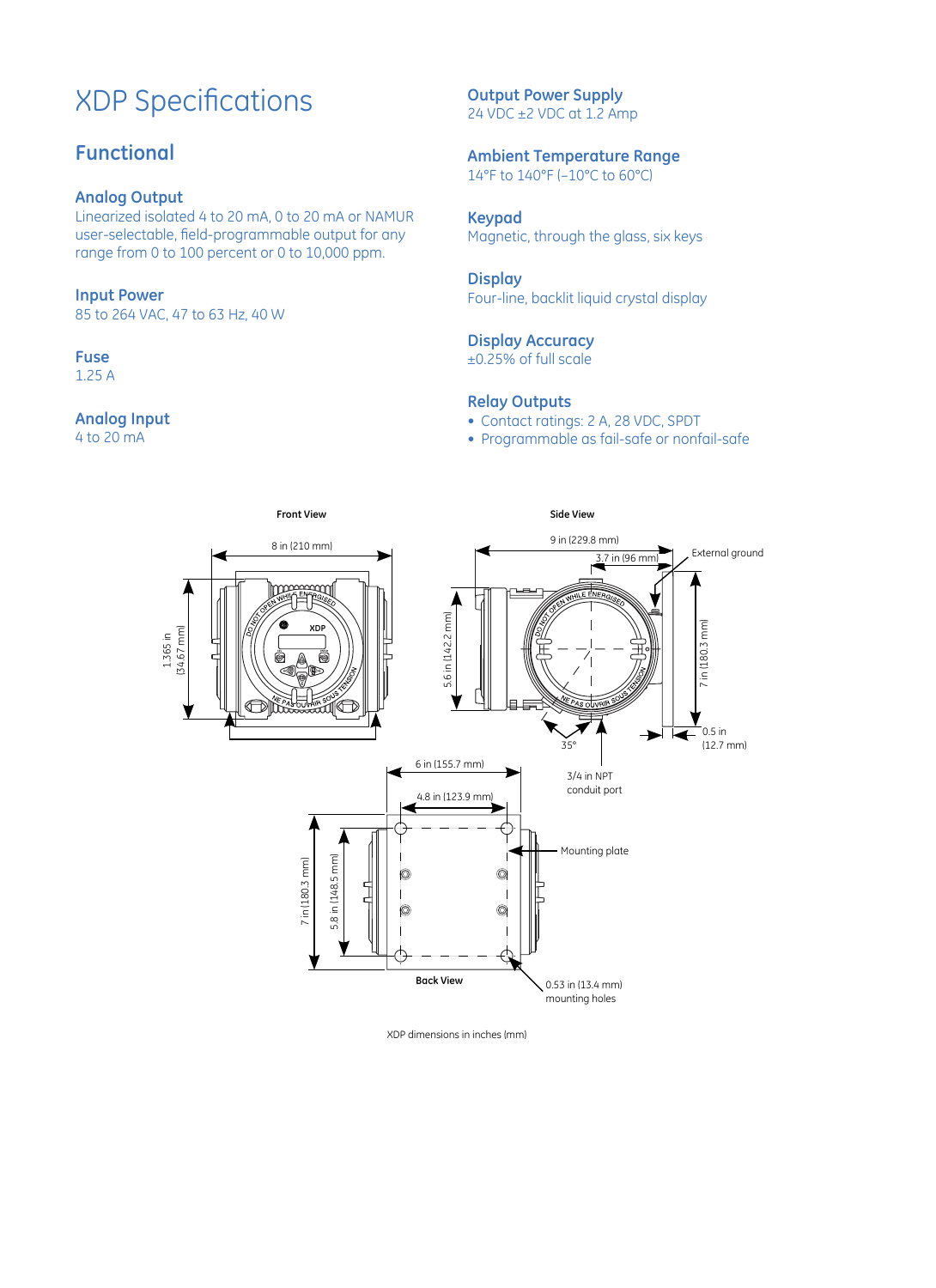## **Standard Software for O<sub>2</sub> Analysis**

#### **Measurement Range Examples**

- 0 to 10; 100; 1,000; or 10,000 ppm  $O_2$
- 0% to 1%; 10%; 21%; 25%; or 100% O<sub>2</sub>

#### **Relays**

- Four process alarms
- One fault alarm
- Two automatic calibration contacts
- Two calibration alarms

## **Hydrogen-Cooled Generator Software**

#### **Three Ranges**

- 0% to 100%  $H_2$  in air
- 0% to 100%  $H_2$  in CO<sub>2</sub>
- $\bullet$  0% to 100% air in CO<sub>2</sub>

#### **Relays**

- Two process alarms
- One fault alarm
- One normal alarm

## **Physical**

### **Dimensions (w x h x d)**

9 in x 10 in x 9 in. (229 mm x 254 mm x 229 mm)

### **Weight**

15 lb (6.8 kg)

### **Environmental/Certifications**

- Weatherproof enclosure Type 4X/IP66
- Explosion-proof Type 7 enclosure: FM/CSA Class I, Division 1, Group B, C & D
- Flameproof: Intertek ITS12ATEX17703X II 2 G Ex d IIC T6 Gb IECEx ITS 12.0058x

## **European Compliance** Complies with EMC Directive 2004/108/EC, 2006/95/

EC LVD (Installation Category II, Pollution Degree 2)

#### **Conduit Entry** Six 3/4 in NPTF conduit ports

**Mounting Holes** Four 3/8 in (10 mm) holes

## **Order Information**

Record selected option in blank indicated at bottom of form.

#### **XDP Explosion-proof Display for Use with XMO2, XMTC and O2X1**